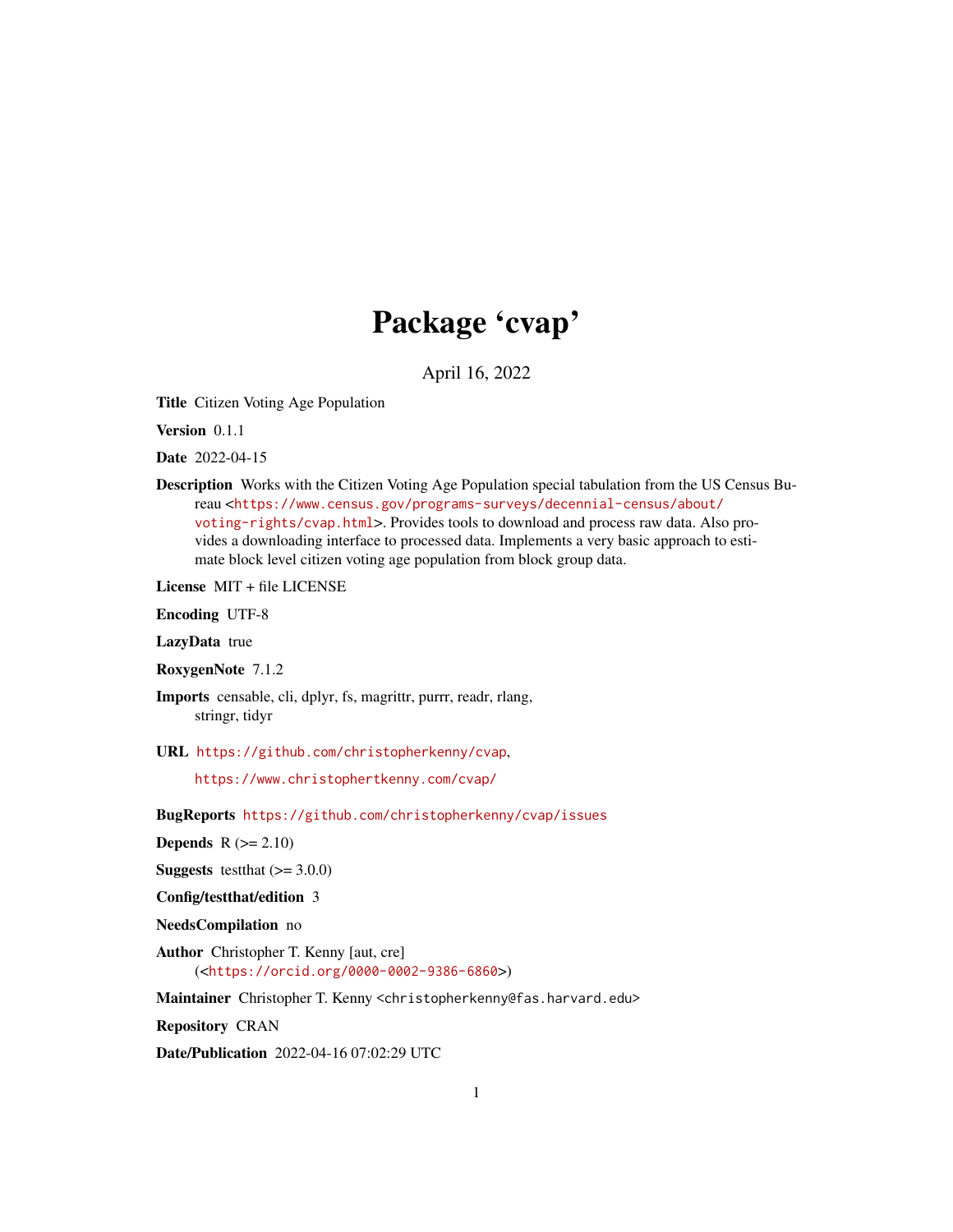# <span id="page-1-0"></span>R topics documented:

| Index | 9 |
|-------|---|
|       |   |
|       |   |
|       |   |
|       |   |
|       |   |
|       |   |
|       |   |
|       |   |
|       |   |
|       |   |

cvap\_census\_url *Get Zip File URL for CVAP Special Tabulation Data*

# Description

Get Zip File URL for CVAP Special Tabulation Data

# Usage

cvap\_census\_url(year = 2020)

# Arguments

year numeric. Year for the data in 2009 to 2020.

# Value

string

# Examples

cvap\_census\_url()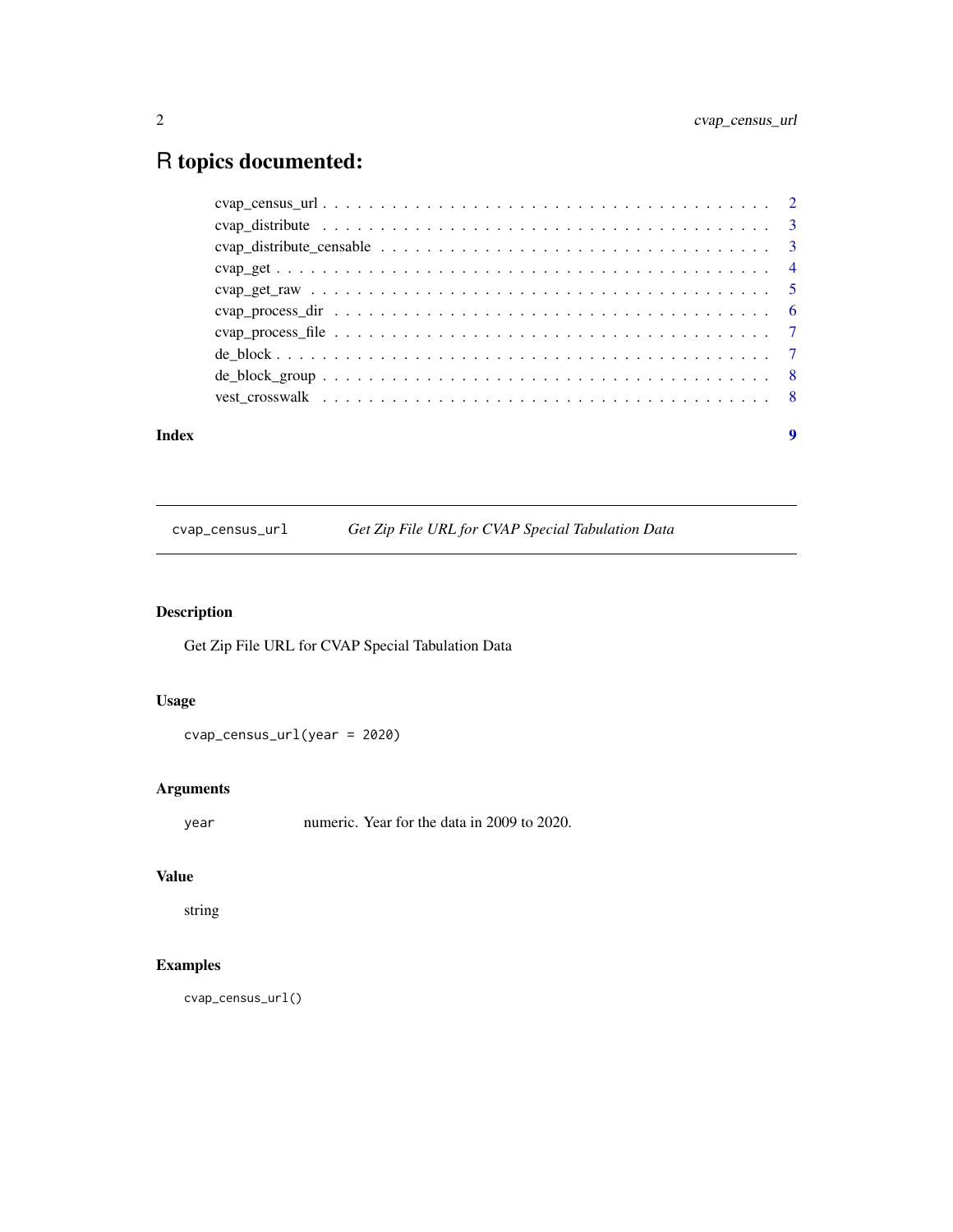### <span id="page-2-0"></span>Description

Assuming citizenship homogeneity within block group race/ethnicity, estimates down from block groups to the block level, proportionally by group if possible, otherwise by total population.

#### Usage

```
cvap_distribute(cvap, block)
```
#### Arguments

| cvap  | cvap data at the block group level, using default settings of get_cvap()         |
|-------|----------------------------------------------------------------------------------|
| block | block data data for the Census before (or the same as) the year of the cvap data |

#### Value

cvap tibble estimated at the block level

### Examples

```
## Not run:
# Requires API set up with tidycensus
state <- 'DE'
cvap <- cvap_get(state)
de_block <- censable::build_dec(geography = 'block',
state = state, year = 2010, geometry = FALSE)
## End(Not run)
# Alternatively, using example data
state <- 'DE'
cvap <- cvap_get(state)
data('de_block')
cvap_block <- cvap_distribute(cvap, de_block)
```
cvap\_distribute\_censable

*Distribute CVAP at the Block Group and Download Data*

#### Description

Downloads CVAP, block data, and block group data all together. Calls cvap\_distribute within.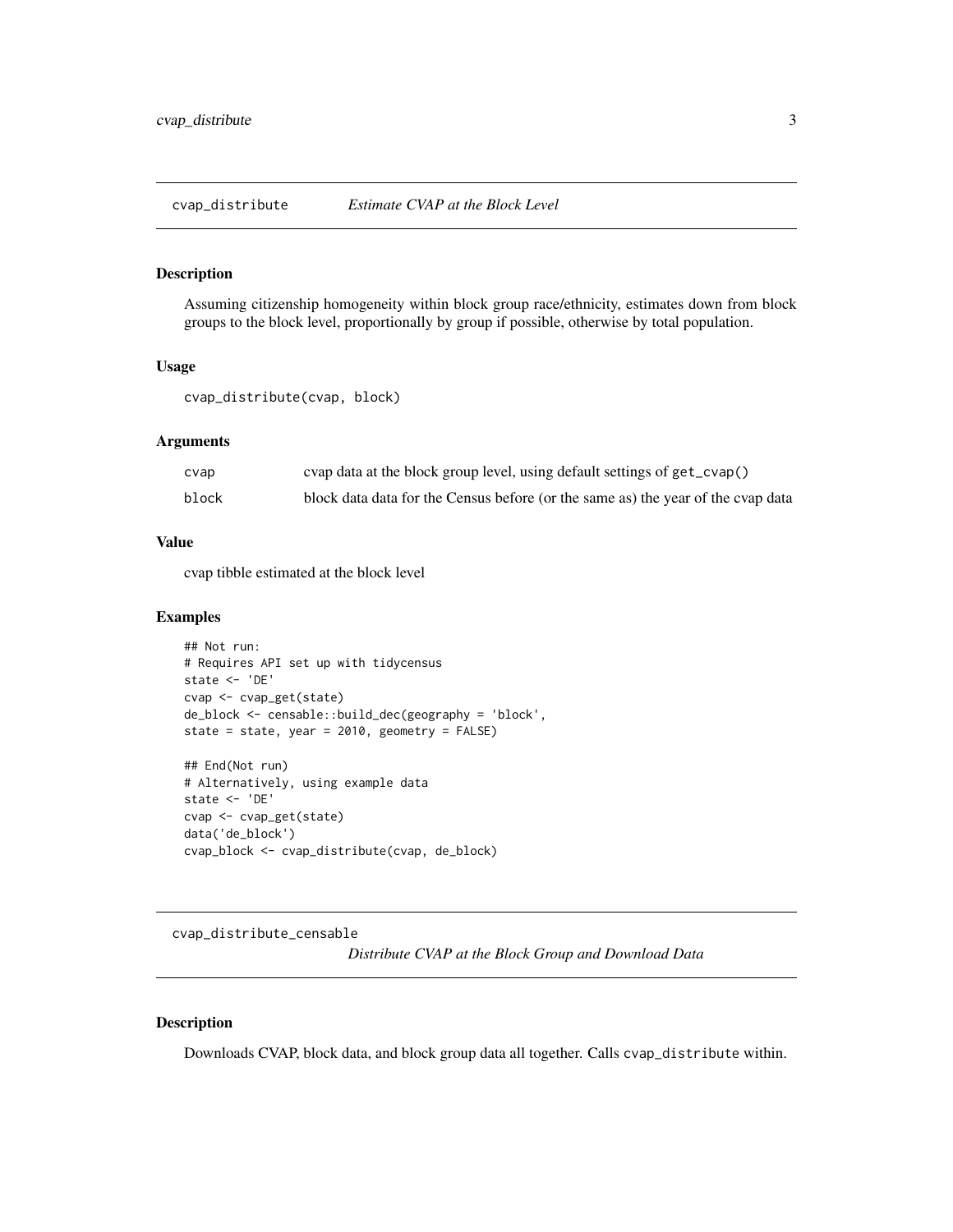### <span id="page-3-0"></span>Usage

```
cvap_distribute_censable(state, year = 2020, clean = TRUE)
```
#### Arguments

| state | character. The state to get data for or nation for the nation file. |
|-------|---------------------------------------------------------------------|
| year  | numeric. Year for the data in 2009 to 2020.                         |
| clean | Should variable names be standardized? Default is TRUE.             |

#### Value

cvap tibble estimated at the block level

# Examples

```
## Not run:
# Requires API set up with tidycensus or censable
cvap_distribute_censable('DE', 2019)
```
## End(Not run)

cvap\_get *Download Processed Citizen Voting Age Population Data*

# Description

Downloads processed CVAP data for a state. CVAP data is rounded to the nearest 5 so totals may not sum properly, but will be close.

# Usage

```
cvap_get(
  state,
  year = 2020,
 geography = "block group",
 out_file = NULL,
 moe = FALSE,
  clean = TRUE
)
```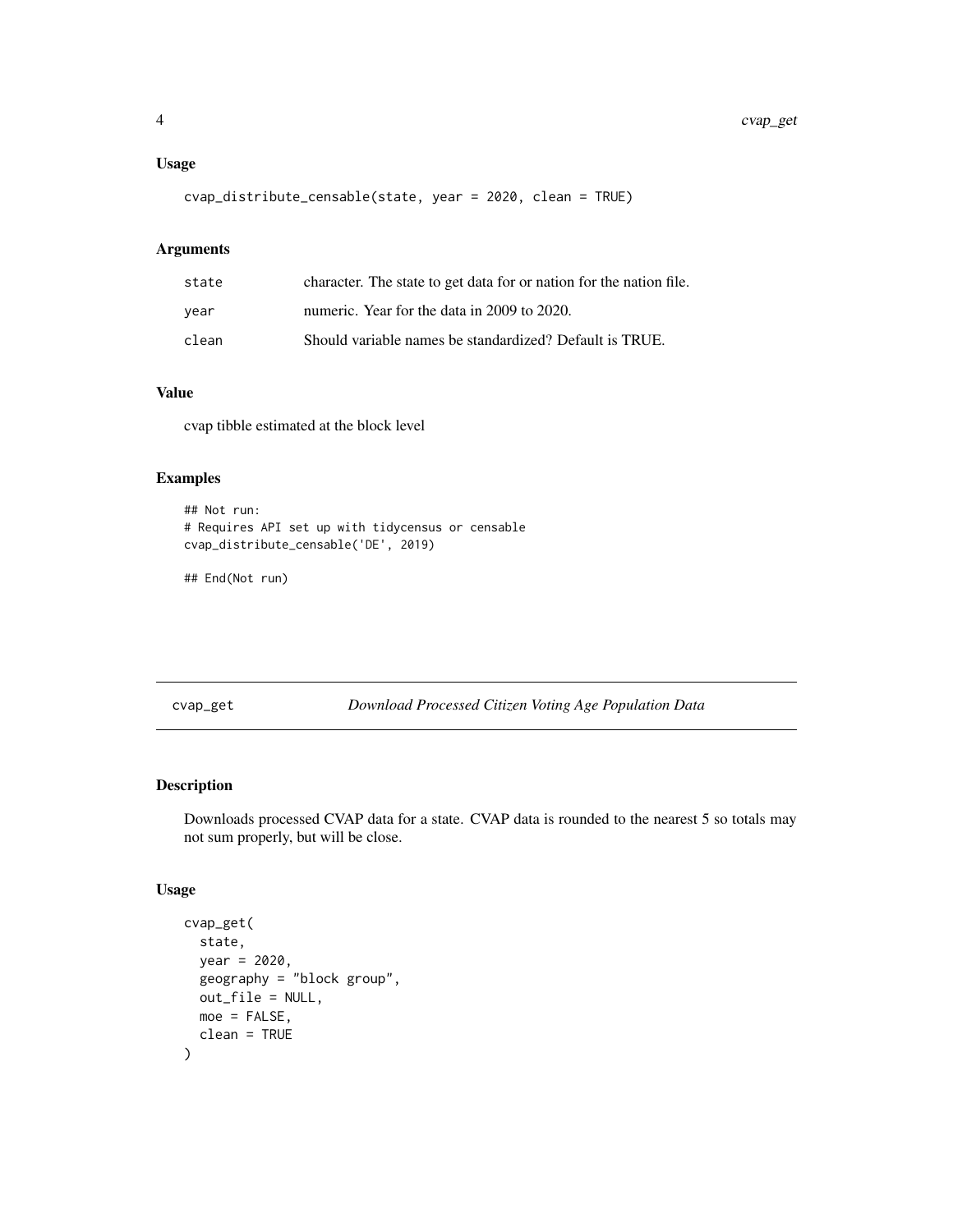# <span id="page-4-0"></span>cvap\_get\_raw 5

# Arguments

| state     | character. The state to get data for or nation for the nation file.   |
|-----------|-----------------------------------------------------------------------|
| year      | numeric. Year for the data in 2009 to 2020.                           |
| geography | character. Level of geography. Default is 'block group'. See Details. |
| out file  | file to save downloaded rds to                                        |
| moe       | Include margin of error? Default is FALSE.                            |
| clean     | Should variable names be standardized? Default is TRUE.               |

# Details

Geography options are

- 'block group': block group level data
- 'cd': congressional district data (years 2016+)
- 'county': county-level data
- 'place': place-level data
- shd': state house district data (years 2016+)
- 'ssd': state senate district data (years 2016+)
- 'state': state-level data
- 'tract': tract-level data
- 'nation': nation-wide data

#### Value

tibble of data

# Examples

cvap\_get('DE')

cvap\_get\_raw *Get Raw Citizen Voting Age Population Files*

# Description

Get Raw Citizen Voting Age Population Files

# Usage

```
cvap_get_raw(url, out_dir)
```
# Arguments

| url     | URL to CVAP zip to download. Use cvap_census_url(). |
|---------|-----------------------------------------------------|
| out dir | Directory to unzip to. Defaults to temp directory.  |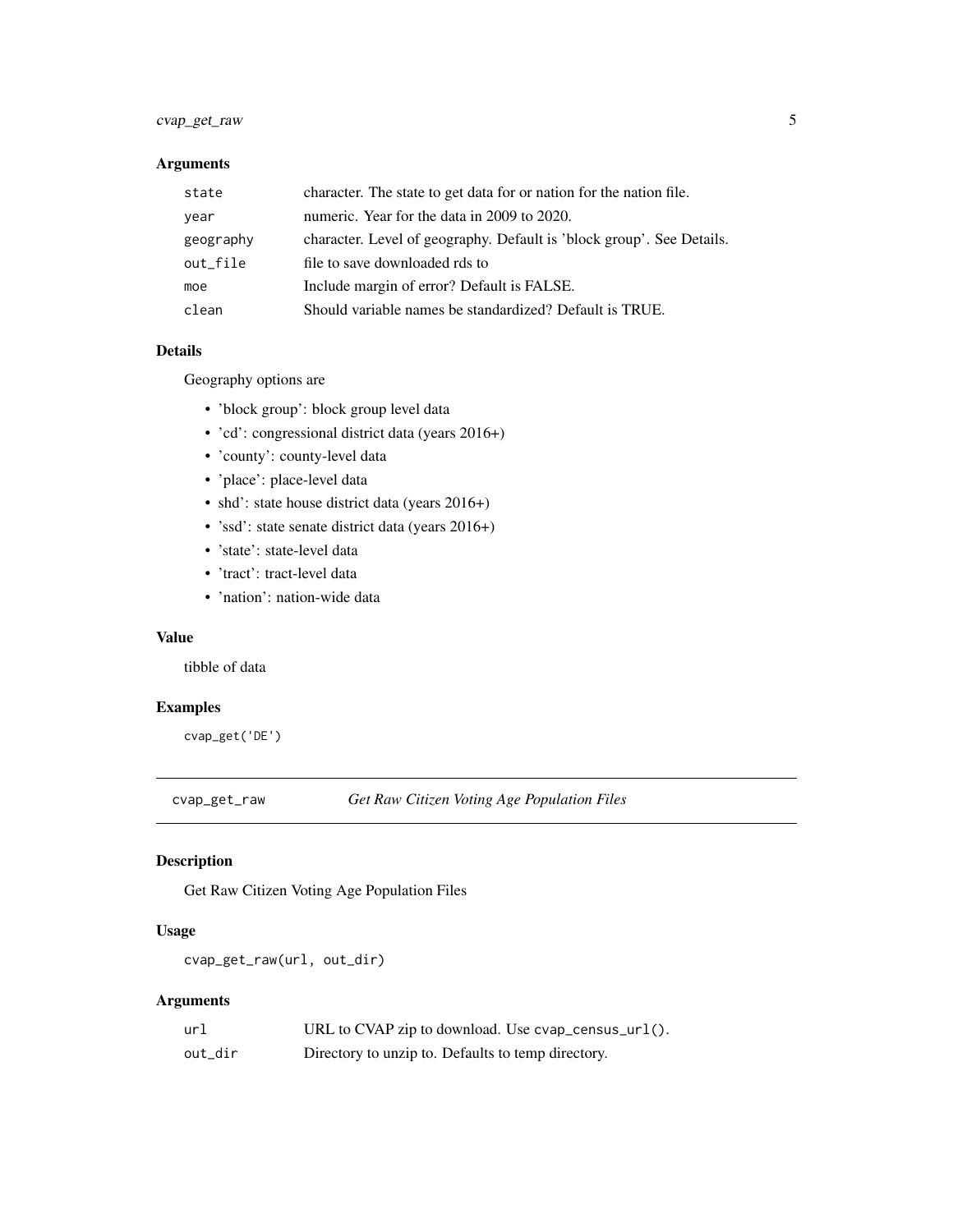# <span id="page-5-0"></span>Value

string, path where the data is saved

# Examples

```
# takes 10-20 seconds
path <- cvap_get_raw(cvap_census_url())
```
cvap\_process\_dir *Process Directory of CVAP Files*

# Description

Process Directory of CVAP Files

# Usage

```
cvap_process_dir(dir, year, out_dir, moe = TRUE, csv = FALSE)
```
#### Arguments

| dir     | Path to directory with the CVAP files                         |
|---------|---------------------------------------------------------------|
| year    | file year                                                     |
| out_dir | directory to create files in                                  |
| moe     | Boolean. Default is TRUE. Should margin of error be kept?     |
| CSV     | Boolean. Default is FALSE, which creates an rds file instead. |

#### Value

list of tibbles of cvap

#### Examples

```
path <- fs::path_package('cvap', 'extdata')
cvap_process_dir(path, year = 2019, out_dir = tempdir())
```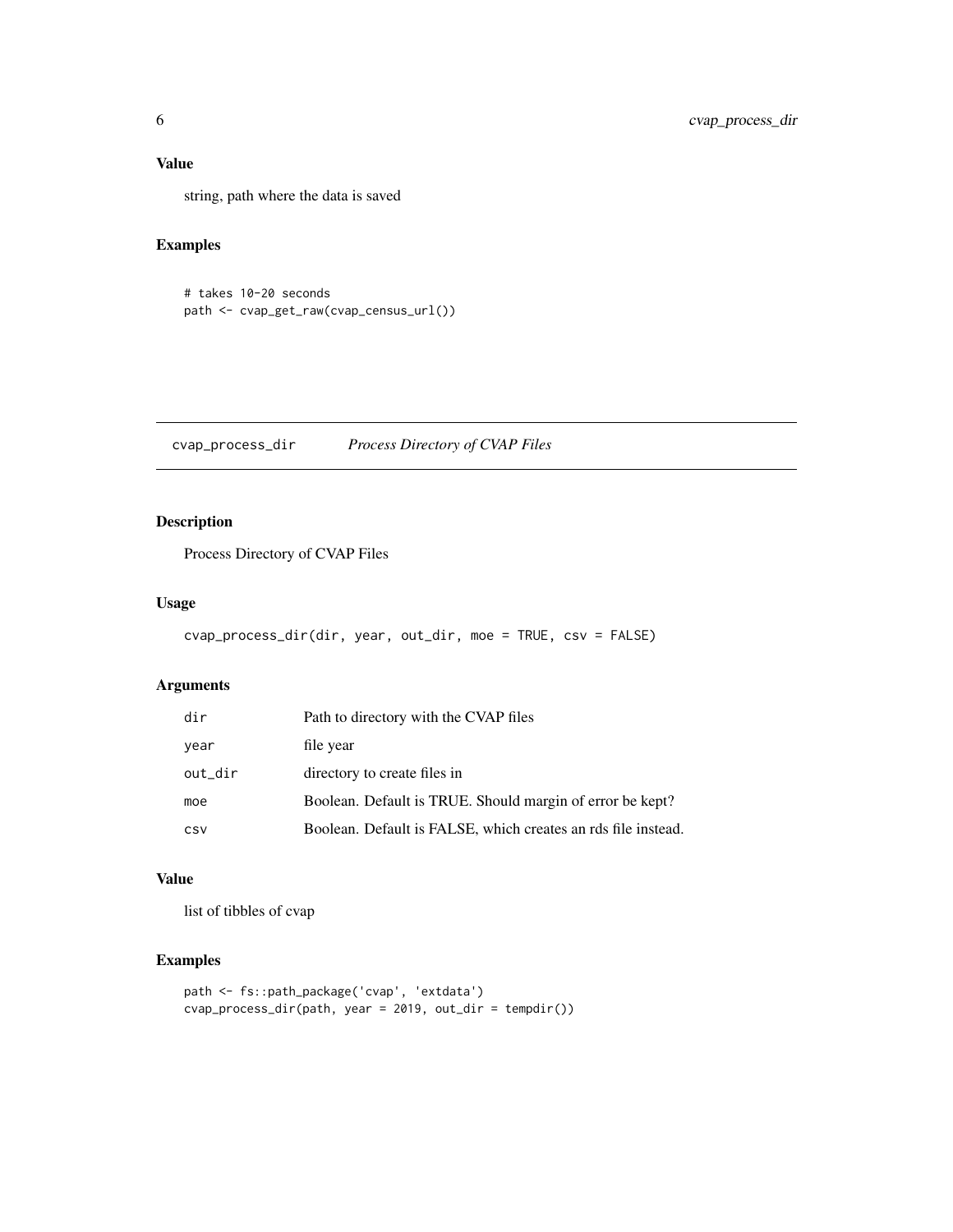<span id="page-6-0"></span>cvap\_process\_file *Process Census CVAP File*

#### Description

Process Census CVAP File

# Usage

cvap\_process\_file(path, year, out\_dir, moe = TRUE, csv = FALSE)

# Arguments

| path    | path to csy file                                              |
|---------|---------------------------------------------------------------|
| year    | file year                                                     |
| out_dir | directory to create files in                                  |
| moe     | Boolean. Default is TRUE. Should margin of error be kept?     |
| CSV     | Boolean. Default is FALSE, which creates an rds file instead. |

# Value

tibble of cvap data

# Examples

path <- fs::path\_package('cvap', 'extdata', 'County.csv') cvap\_process\_file(path, year = 2019, out\_dir = tempdir())

de\_block *Delaware Block Example Data*

#### Description

This data set contains block level data for Delaware for 2010.

# Usage

data("de\_block")

#### Format

A tibble with population data for Delaware blocks from Census 2010

#### Examples

data(de\_block)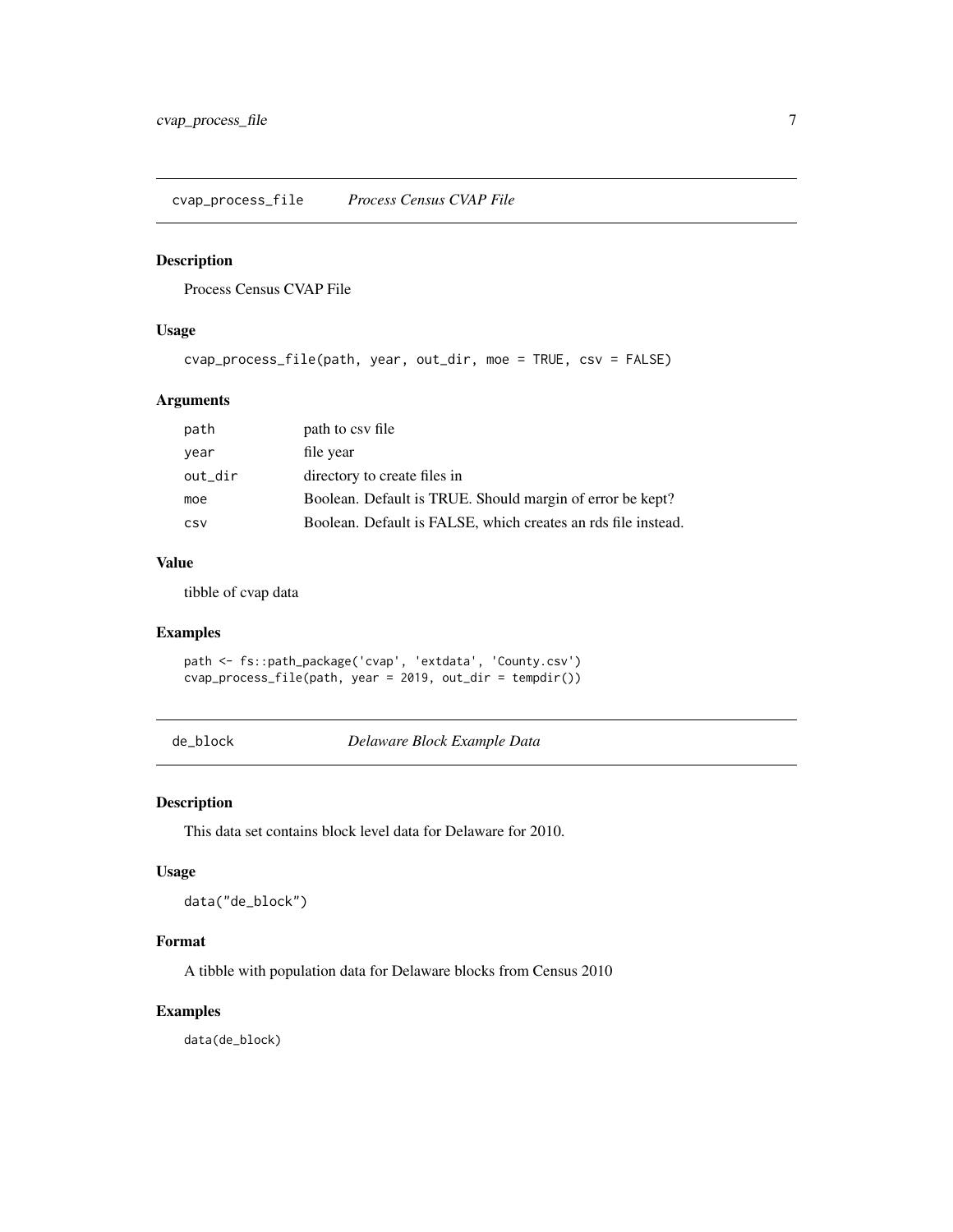<span id="page-7-0"></span>

#### Description

This data set contains block group level data for Delaware for 2019 from the American Community Survey. This is the five year variant (2015-2019).

#### Usage

```
data("de_block_group")
```
#### Format

A tibble with population data for Delaware blocks groups from ACS 2019

#### Examples

data(de\_block\_group)

vest\_crosswalk *Download Processed VEST Block Crosswalk*

#### Description

Provides a friendlier data format for R for working with VEST crosswalks. Data can be retallied with PL94171::pl\_retally() using this crosswalk.

# Usage

vest\_crosswalk(state)

#### Arguments

state character. The state to get the VEST crosswalk for.

#### Value

tibble

#### References

Amos, Brian, 2021, "2020 Census Block Crosswalk Data", https://doi.org/10.7910/DVN/T9VMJO, Harvard Dataverse, V2

#### Examples

de\_cw <- vest\_crosswalk('DE')